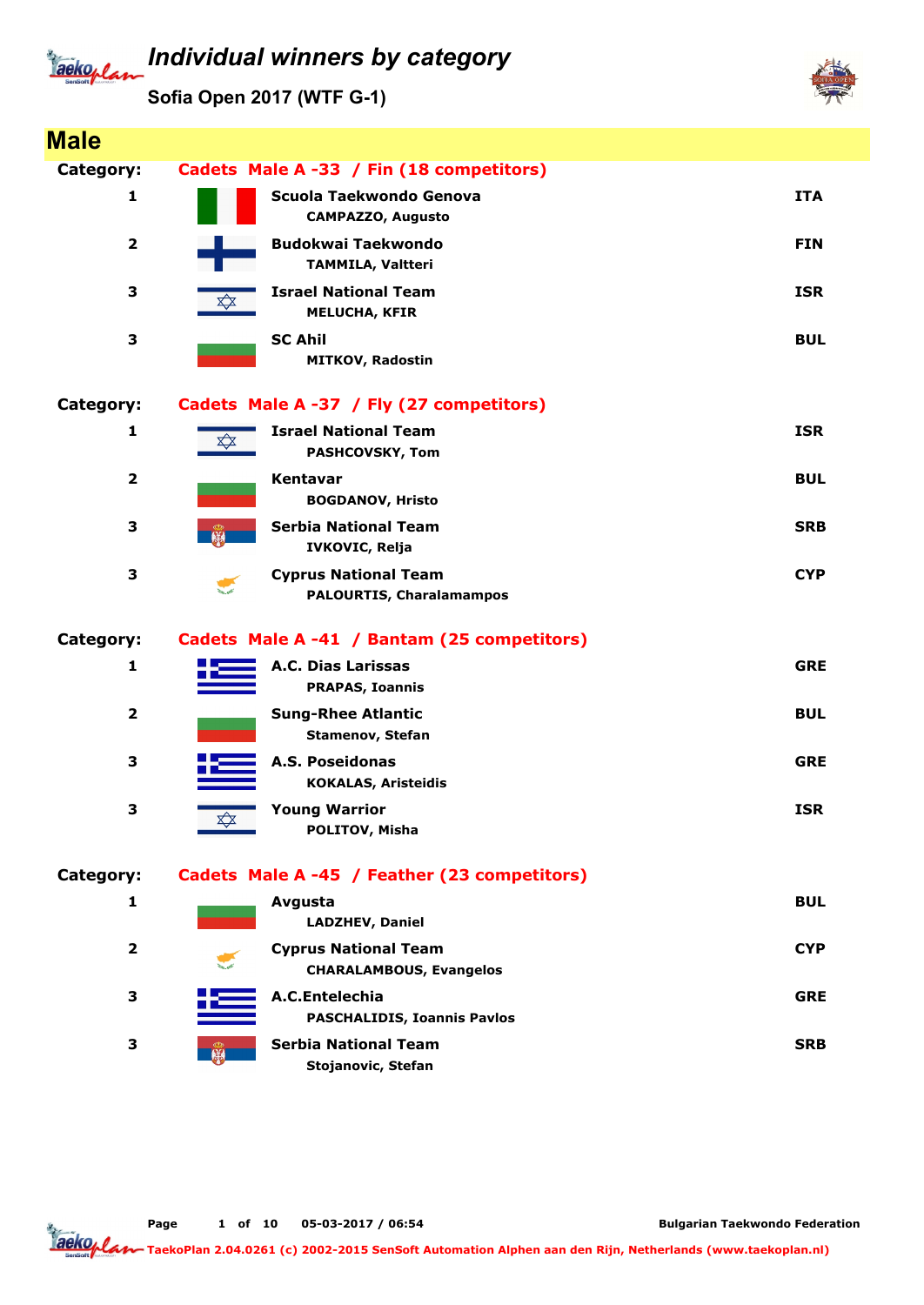# Jackoplan

## Individual winners by category

Sofia Open 2017 (WTF G-1)



| <b>Male</b>             |           |                                                                                     |            |  |
|-------------------------|-----------|-------------------------------------------------------------------------------------|------------|--|
| Category:               |           | Cadets Male A -49 / Light (13 competitors)                                          |            |  |
| 1                       |           | <b>Moldova National Team</b><br>JOSAN, Andrei                                       | <b>MDA</b> |  |
| $\overline{\mathbf{2}}$ |           | <b>Athletic Club Taekwondo Hwarang (Maxites)</b><br><b>GATSIOS, Christos</b>        | <b>GRE</b> |  |
| 3                       |           | <b>Athletic Club Taekwondo Hwarang (Maxites)</b><br><b>NIKOLAOU, Theofanis</b>      | <b>GRE</b> |  |
| 3                       |           | <b>Ac TKD Keumgang</b><br><b>KIAPEKAKIS, Christos</b>                               | <b>GRE</b> |  |
| Category:               |           | Cadets Male A -53 / Welter (14 competitors)                                         |            |  |
| 1                       |           | <b>Ac TKD Keumgang</b><br><b>KOUNOUPAS, Filippos</b>                                | <b>GRE</b> |  |
| $\overline{2}$          |           | <b>A.C.Aiantas</b><br>MICHALOPOULOS, Konstantinos                                   | <b>GRE</b> |  |
| 3                       |           | <b>Team Pengue</b><br><b>FALCO, Antonio</b>                                         | <b>ITA</b> |  |
| 3                       |           | <b>Athletic Club Tolmi Kilkis</b><br><b>PAPOUTSIS, Athanasios</b>                   | <b>GRE</b> |  |
| Category:               |           | Cadets Male A -57 / Light Middle (9 competitors)                                    |            |  |
| 1                       |           | <b>SC Gladiator</b><br>DZHORDZHEV, Aleksandar                                       | <b>BUL</b> |  |
| $\overline{\mathbf{2}}$ |           | <b>A.S.Ekrixi Patron</b><br><b>MICHOPOULOS, Sotirios</b>                            | <b>GRE</b> |  |
| 3                       |           | <b>Atlantas Peristeriou</b><br><b>SPYRELLIS, Ioannis</b>                            | <b>GRE</b> |  |
| 3                       | <b>RA</b> | <b>Serbia National Team</b><br><b>LONCAR, Nikola</b>                                | <b>SRB</b> |  |
| <b>Category:</b>        |           | Cadets Male A -61 / Middle (5 competitors)                                          |            |  |
| 1                       |           | <b>Ac TKD Keumgang</b><br><b>IOSIFIDIS, Orestis</b>                                 | <b>GRE</b> |  |
| $\overline{2}$          |           | <b>Moldova National Team</b><br><b>GUZUN, Vladimir</b>                              | <b>MDA</b> |  |
| 3                       |           | <b>Atihietic Club Taekwondo Tirnavos</b><br><b>BARDAS STAZITS, Filippos Ioannis</b> | <b>GRE</b> |  |
| 3                       |           | <b>Serbia National Team</b><br>LAZIC, Marko                                         | <b>SRB</b> |  |

Page 2 of 10 05-03-2017 / 06:54

Bulgarian Taekwondo Federation

Tackoplar TaekoPlan 2.04.0261 (c) 2002-2015 SenSoft Automation Alphen aan den Rijn, Netherlands (www.taekoplan.nl)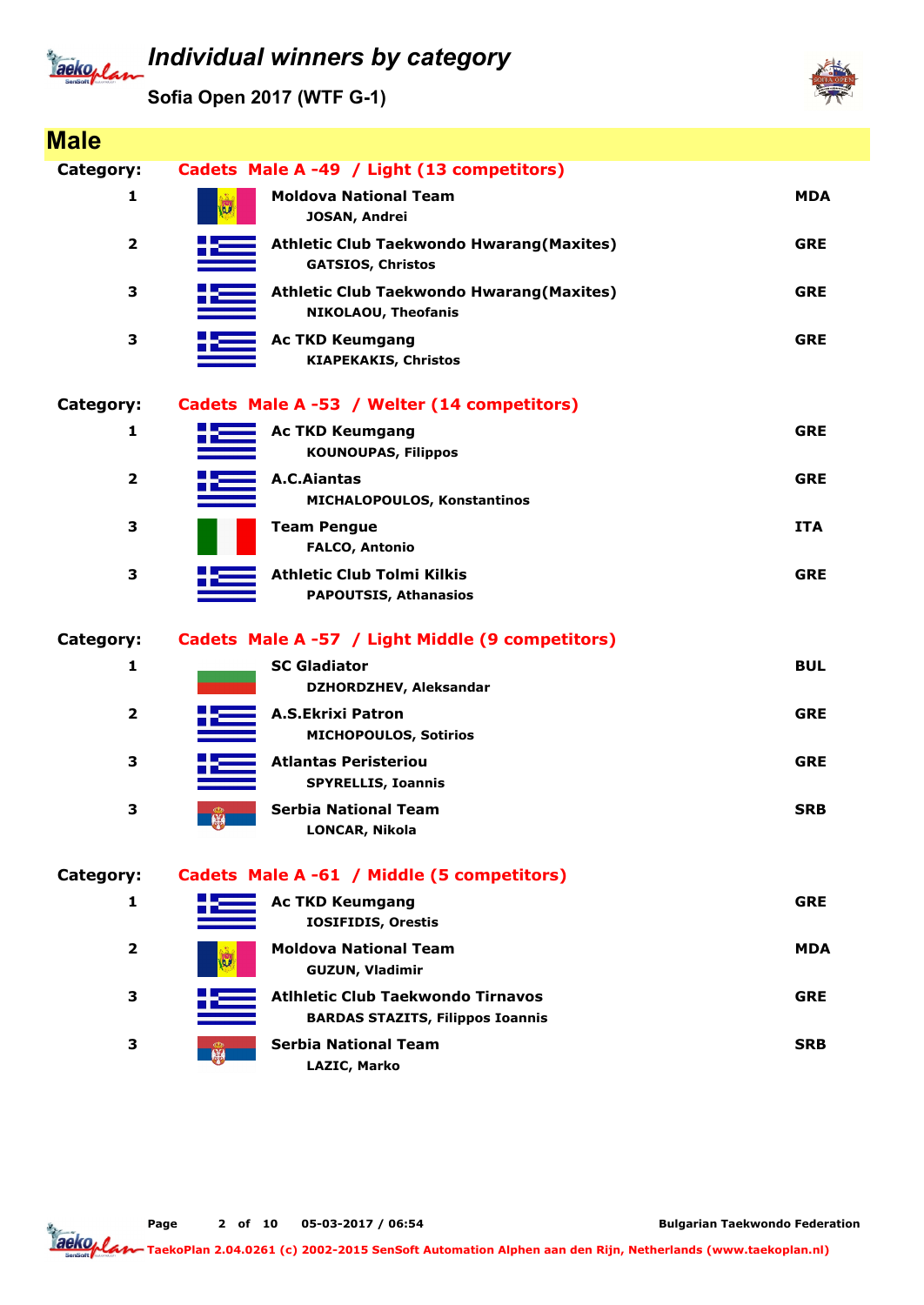## Jackeplan

## Individual winners by category

Sofia Open 2017 (WTF G-1)



| <b>Male</b>             |       |                                                                       |            |
|-------------------------|-------|-----------------------------------------------------------------------|------------|
| Category:               |       | Cadets Male A -65 / Light Heavy (5 competitors)                       |            |
| 1                       | $-66$ | <b>Serbia National Team</b><br><b>MILUTINOVIC, Jovan</b>              | <b>SRB</b> |
| $\overline{2}$          |       | <b>A.C Kallitheas Theagenis</b><br><b>LEKA, Vyronas</b>               | <b>GRE</b> |
| 3                       |       | <b>Serbia National Team</b><br><b>TRPESKI, Marko</b>                  | <b>SRB</b> |
| 3                       | w     | <b>Moldova National Team</b><br><b>ANTON, Nichita</b>                 | <b>MDA</b> |
| Category:               |       | Cadets Male A +65 / Heavy (3 competitors)                             |            |
| 1                       |       | <b>Moldova National Team</b><br><b>MARINESCU, Dragos</b>              | <b>MDA</b> |
| $\overline{\mathbf{2}}$ |       | <b>A.C Kallitheas Theagenis</b><br><b>PARTHENIOS, Angelos</b>         | <b>GRE</b> |
| 3                       |       | Kondor2000<br>STOICHKOV, Stiliyan                                     | <b>BUL</b> |
| Category:               |       | Juniors Male A -45 / Fin (11 competitors)                             |            |
| 1                       |       | <b>Athletic Club Tolmi Kilkis</b><br><b>KOUTSOS, Aristeidis</b>       | <b>GRE</b> |
| $\overline{\mathbf{2}}$ |       | <b>Ac TKD Keumgang</b><br><b>TSATZIS, Nikolaos</b>                    | <b>GRE</b> |
| З                       |       | <b>Budokwai Taekwondo</b><br><b>RAUTSALA, Michael</b>                 | <b>FIN</b> |
| 3                       |       | <b>As Filippos Alexandrias</b><br><b>BESIROPOULOS, Dimitrios</b>      | <b>GRE</b> |
| Category:               |       | Juniors Male A -48 / Fly (10 competitors)                             |            |
| 1                       | XX    | <b>Israel National Team</b><br><b>SALOMON, Itamar</b>                 | <b>ISR</b> |
| $\overline{\mathbf{2}}$ | XX    | <b>Israel National Team</b><br><b>ADAMSKY, Daniel</b>                 | <b>ISR</b> |
| З                       |       | <b>Athletic Club Nemesis Athens (Club)</b><br><b>KALOGIROU, Isaak</b> | <b>GRE</b> |
| 3                       |       | <b>Atihietic Club Taekwondo Tirnavos</b><br><b>BEKIARIS, Ioannis</b>  | <b>GRE</b> |

Page 3 of 10 05-03-2017 / 06:54

Bulgarian Taekwondo Federation

Taekoplan TaekoPlan 2.04.0261 (c) 2002-2015 SenSoft Automation Alphen aan den Rijn, Netherlands (www.taekoplan.nl)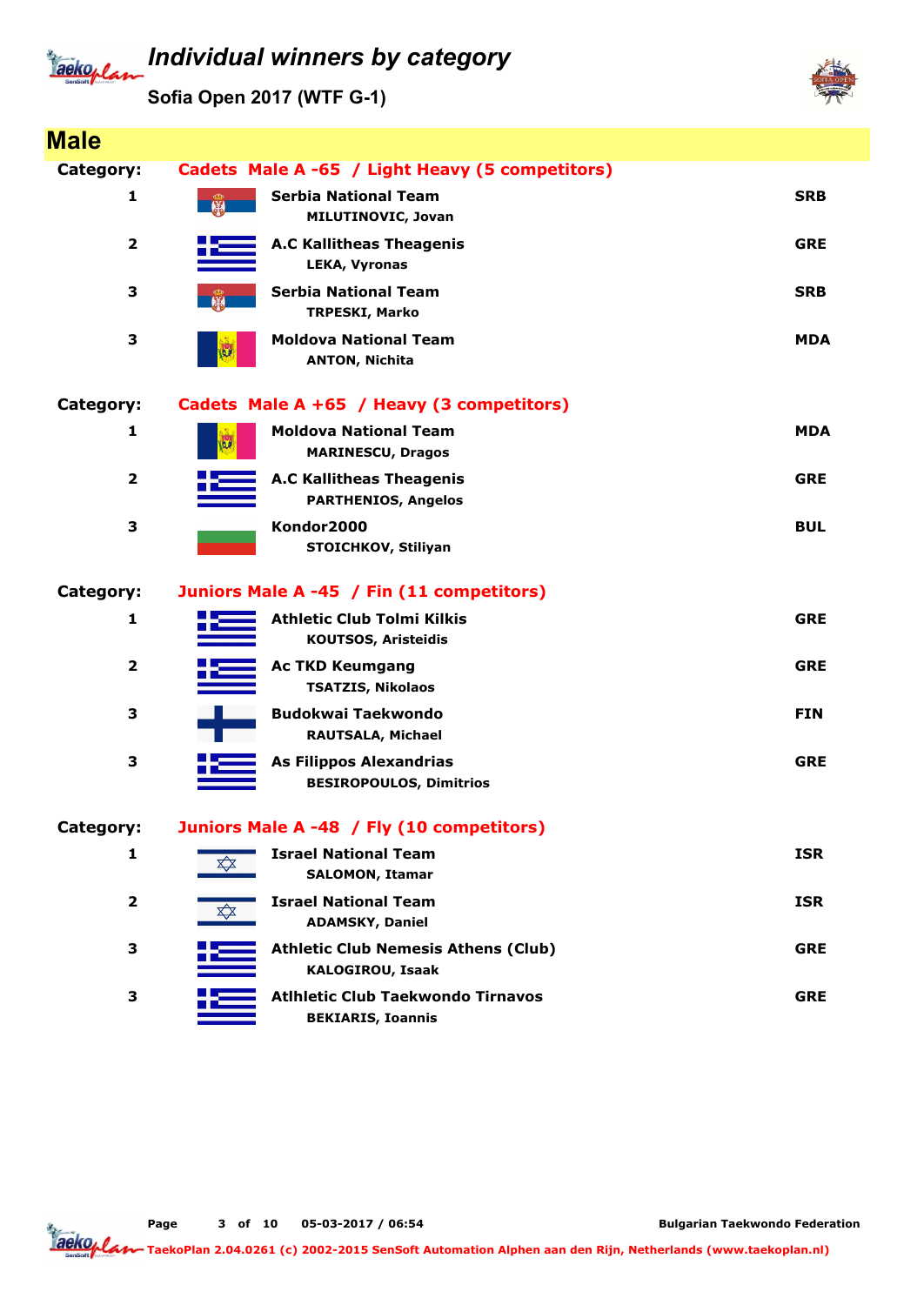# Tackoplan

## Individual winners by category

Sofia Open 2017 (WTF G-1)



| <b>Male</b>             |              |                                                                                    |            |
|-------------------------|--------------|------------------------------------------------------------------------------------|------------|
| Category:               |              | Juniors Male A -51 / Bantam (20 competitors)                                       |            |
| 1                       | (Ü)          | <b>Azimsazan Team</b><br><b>NADIMI NARMIGHI, Hossein</b>                           | <b>IRI</b> |
| $\overline{\mathbf{2}}$ |              | <b>A.C.Fight Club Patras</b><br><b>GIACHALIS, Nikolaos</b>                         | <b>GRE</b> |
| 3                       | $\mathbb{R}$ | <b>Serbia National Team</b><br>STEFANOVIC, Bojan                                   | <b>SRB</b> |
| 3                       |              | A.C.Dafni<br><b>SYMEONIDIS, Vasileios</b>                                          | <b>GRE</b> |
| Category:               |              | Juniors Male A -55 / Feather (34 competitors)                                      |            |
| 1                       |              | <b>As Filippos Alexandrias</b><br>ZAFEIROPOULOS, Konstantinos                      | <b>GRE</b> |
| $\mathbf{2}$            |              | <b>Cyprus National Team</b><br><b>KOSTA, MICHALIS</b>                              | <b>CYP</b> |
| 3                       |              | <b>Athletic Club Taekwondo Hwarang (Maxites)</b><br><b>KETSETZIDIS, Efstratios</b> | <b>GRE</b> |
| 3                       |              | <b>Ac Virona</b><br><b>BEKOULIS, Konstantinos</b>                                  | <b>GRE</b> |
| Category:               |              | Juniors Male A -59 / Light (34 competitors)                                        |            |
| 1                       |              | <b>Neva Stars</b><br><b>MAGERRAMOV, Dzhavid</b>                                    | <b>RUS</b> |
| $\overline{\mathbf{2}}$ |              | <b>Futurama</b><br><b>CAULO, Gabriele</b>                                          | <b>ITA</b> |
| 3                       |              | <b>A.S. Filippos Giannitson</b><br><b>PLALIS, Stergios</b>                         | <b>GRE</b> |
| 3                       | Ø            | <b>Moldova National Team</b><br><b>ZAHAROV, Anton</b>                              | <b>MDA</b> |
| Category:               |              | Juniors Male A -63 / Welter (24 competitors)                                       |            |
| 1                       |              | <b>Budokwai Taekwondo</b><br><b>SAARINEN, Niko</b>                                 | <b>FIN</b> |
| $\mathbf{2}$            |              | <b>Serbia National Team</b><br><b>VELICKOVIC, Velimir</b>                          | <b>SRB</b> |
| 3                       |              | <b>Athletic Club Taekwondo Hwarang (Maxites)</b><br><b>Ketsetzidis, Theofilos</b>  | <b>GRE</b> |
| 3                       |              | <b>Ortek Taekwondo Team</b><br>PROKOPI, Mantho                                     | <b>ALB</b> |

Page 4 of 10 05-03-2017 / 06:54

Bulgarian Taekwondo Federation

Taekoplan TaekoPlan 2.04.0261 (c) 2002-2015 SenSoft Automation Alphen aan den Rijn, Netherlands (www.taekoplan.nl)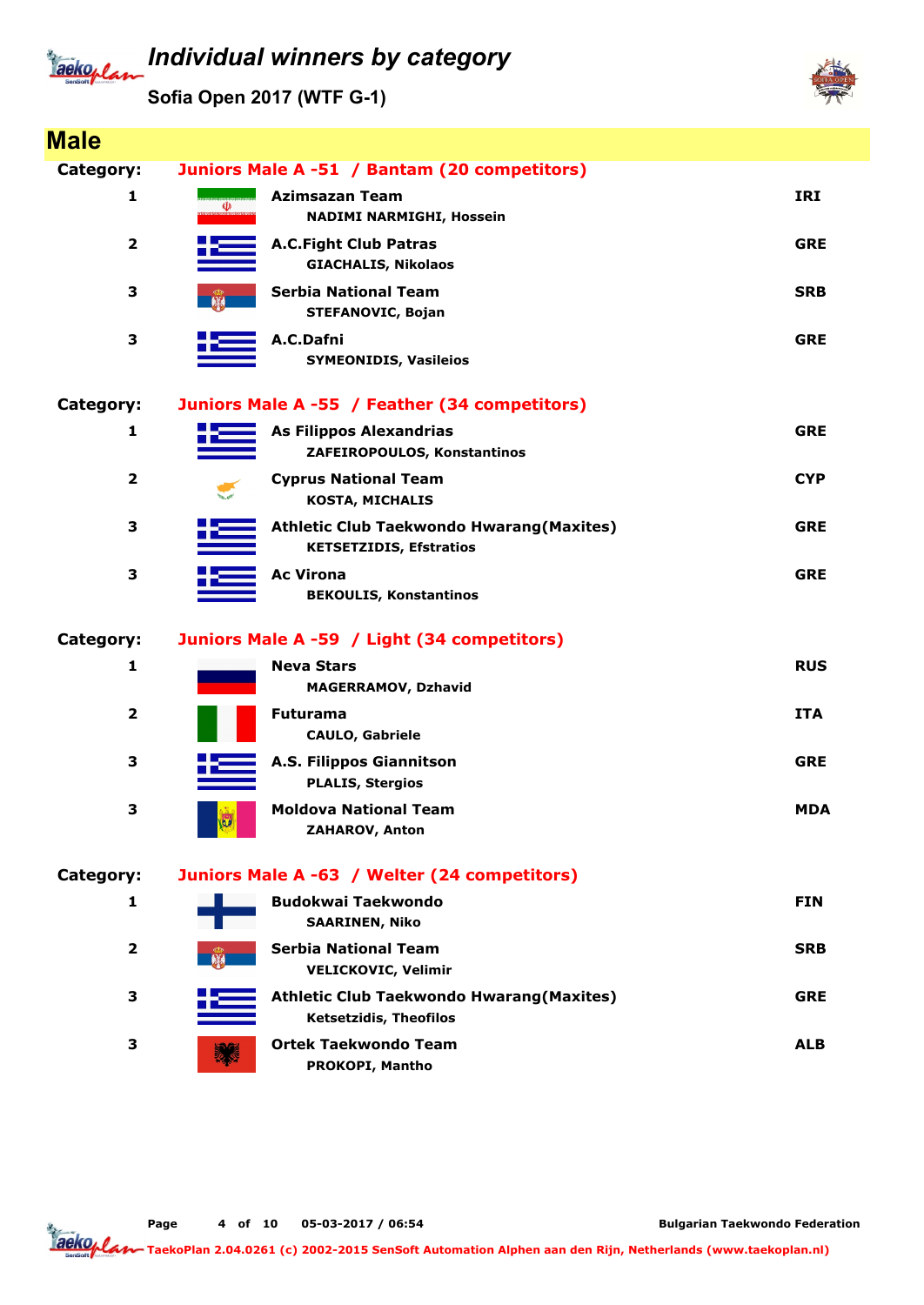# Tackoplan

Sofia Open 2017 (WTF G-1)



| <b>Male</b>             |                   |                                                                     |            |
|-------------------------|-------------------|---------------------------------------------------------------------|------------|
| Category:               |                   | Juniors Male A -68 / Middle (20 competitors)                        |            |
| 1                       |                   | <b>Ak Charilaou Alkimos</b><br><b>MICHAILIDIS, Ilias</b>            | <b>GRE</b> |
| $\overline{2}$          |                   | <b>Serbia National Team</b><br><b>TAKOV, Stefan</b>                 | <b>SRB</b> |
| 3                       | $\mathbb{R}$      | <b>Serbia National Team</b><br><b>BOZANIC, Dusan</b>                | <b>SRB</b> |
| 3                       |                   | <b>Austria National Team</b><br><b>MbLLER, Marcel</b>               | <b>AUT</b> |
| Category:               |                   | Juniors Male A -73 / Heavy (11 competitors)                         |            |
| 1                       |                   | <b>Serbia National Team</b><br><b>MARKOVIC, Marko</b>               | <b>SRB</b> |
| $\mathbf{2}$            |                   | <b>Top Gym Sport</b><br><b>SELENICA, Julian</b>                     | <b>ALB</b> |
| 3                       |                   | <b>Futurama</b><br><b>FOGLIAMANZILLO, Domenico</b>                  | <b>ITA</b> |
| 3                       |                   | <b>Futurama</b><br>DE ROSA, Gianluca                                | <b>ITA</b> |
| Category:               |                   | Juniors Male A -78 / Heavier (9 competitors)                        |            |
| 1                       | IJ                | <b>Moldova National Team</b><br>LUPU, Alexandr                      | <b>MDA</b> |
| $\overline{\mathbf{2}}$ |                   | A.G.S. Makedoniki Dinami<br><b>BOUNTIOUKOS SPINARIS, Athanasios</b> | <b>GRE</b> |
| 3                       |                   | <b>Neva Stars</b><br><b>KOBZEV, Nikita</b>                          | <b>RUS</b> |
| 3                       | $\sqrt{2}$        | <b>Fyrom National Team</b><br>Dodevski, Filip                       | MKD        |
| Category:               |                   | Juniors Male A +78 / Heaviest (4 competitors)                       |            |
| 1                       | $\overline{\Phi}$ | <b>Azimsazan Team</b><br><b>MAHDAVIRAD, Arman</b>                   | <b>IRI</b> |
| $\overline{\mathbf{2}}$ |                   | Ac Niki Paianias Glykon Neron<br><b>GKIKAPEPPAS, Vasileios</b>      | <b>GRE</b> |
| З                       |                   | <b>Serbia National Team</b><br>RADAKOVIC, Mihailo                   | <b>SRB</b> |
| 3                       |                   | <b>Cyprus National Team</b><br><b>THEOCHAROUS, ANDREAS</b>          | <b>CYP</b> |

Page 5 of 10 05-03-2017 / 06:54

Bulgarian Taekwondo Federation

Jackoplan TaekoPlan 2.04.0261 (c) 2002-2015 SenSoft Automation Alphen aan den Rijn, Netherlands (www.taekoplan.nl)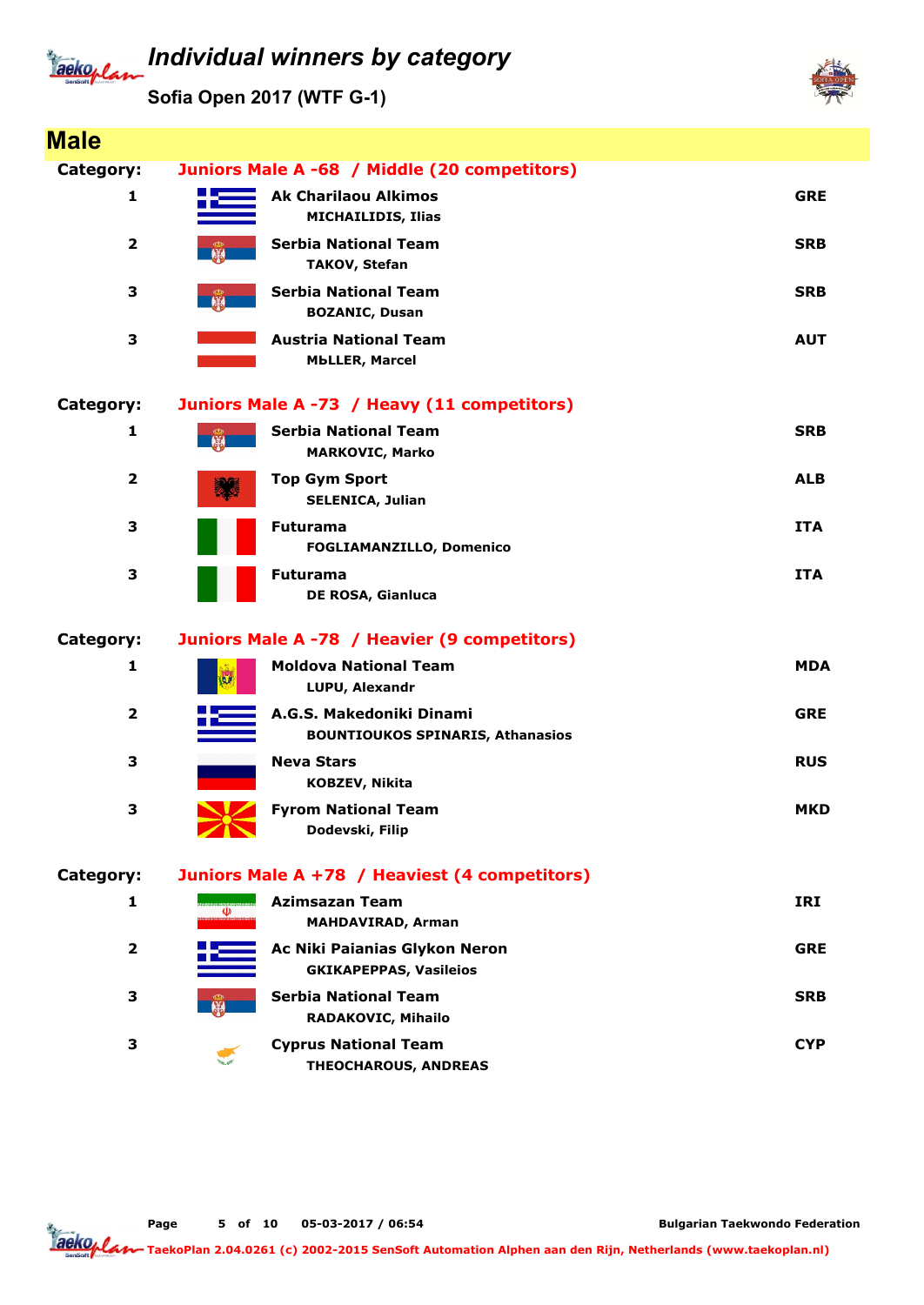#### Individual winners by category Jackoplan

Sofia Open 2017 (WTF G-1)

Female



| remale                  |                                                                                 |            |
|-------------------------|---------------------------------------------------------------------------------|------------|
| Category:               | Cadets Female A -29 / Fin (3 competitors)                                       |            |
| 1                       | <b>Serbia National Team</b><br>聯<br>JAKSIC, Katarina                            | <b>SRB</b> |
| $\overline{\mathbf{2}}$ | <b>Athletic Club Arion 2005</b><br><b>KARYDI, Melina</b>                        | <b>GRE</b> |
| 3                       | <b>Israel National Team</b><br>$\bigtimes\!\!\!\bigstar$<br><b>AVIV, Shaked</b> | <b>ISR</b> |
| Category:               | Cadets Female A -33 / Fly (6 competitors)                                       |            |
| 1                       | <b>A.C.Aiantas</b><br>PAPAGEORGIOU, Zoi                                         | <b>GRE</b> |
| $\overline{\mathbf{2}}$ | <b>A.C.Aiantas</b><br>PAPAGEORGIOU, Olga                                        | <b>GRE</b> |
| 3                       | <b>A.C Olympiakos Nikaias</b><br>Zavitsanou, Magdalini                          | <b>GRE</b> |
| 3                       | Sc-Class-Sofia<br><b>KATSAROVA, Lora</b>                                        | <b>BUL</b> |
| Category:               | Cadets Female A -37 / Bantam (12 competitors)                                   |            |
| 1                       | <b>Azimsazan Team</b><br>(Ü)<br><b>TAHMASEBI, Zahra</b>                         | IRI        |
| $\overline{\mathbf{2}}$ | <b>Ac Virona</b><br>KOKOSI, Anastasia Nektaria                                  | <b>GRE</b> |
| 3                       | Scuola Taekwondo Genova<br><b>BRUGOLA, Erica</b>                                | <b>ITA</b> |
| 3                       | <b>Serbia National Team</b><br>聯<br>RADAK, Teodora                              | <b>SRB</b> |
| Category:               | Cadets Female A -41 / Feather (17 competitors)                                  |            |
| $\mathbf{1}$            | <b>Serbia National Team</b><br><b>BOKAN, Andrea</b>                             | <b>SRB</b> |
| $\mathbf{2}$            | <b>Serbia National Team</b><br>Nisic, Ana                                       | <b>SRB</b> |
| 3                       | <b>Azimsazan Team</b><br>⅏<br><b>BEHVAR, Atousa</b>                             | IRI        |
| 3                       | <b>Serbia National Team</b><br>船<br><b>VASILJEVIC, Jovana</b>                   | <b>SRB</b> |

Page 6 of 10 05-03-2017 / 06:54

Bulgarian Taekwondo Federation

Tackoplar TaekoPlan 2.04.0261 (c) 2002-2015 SenSoft Automation Alphen aan den Rijn, Netherlands (www.taekoplan.nl)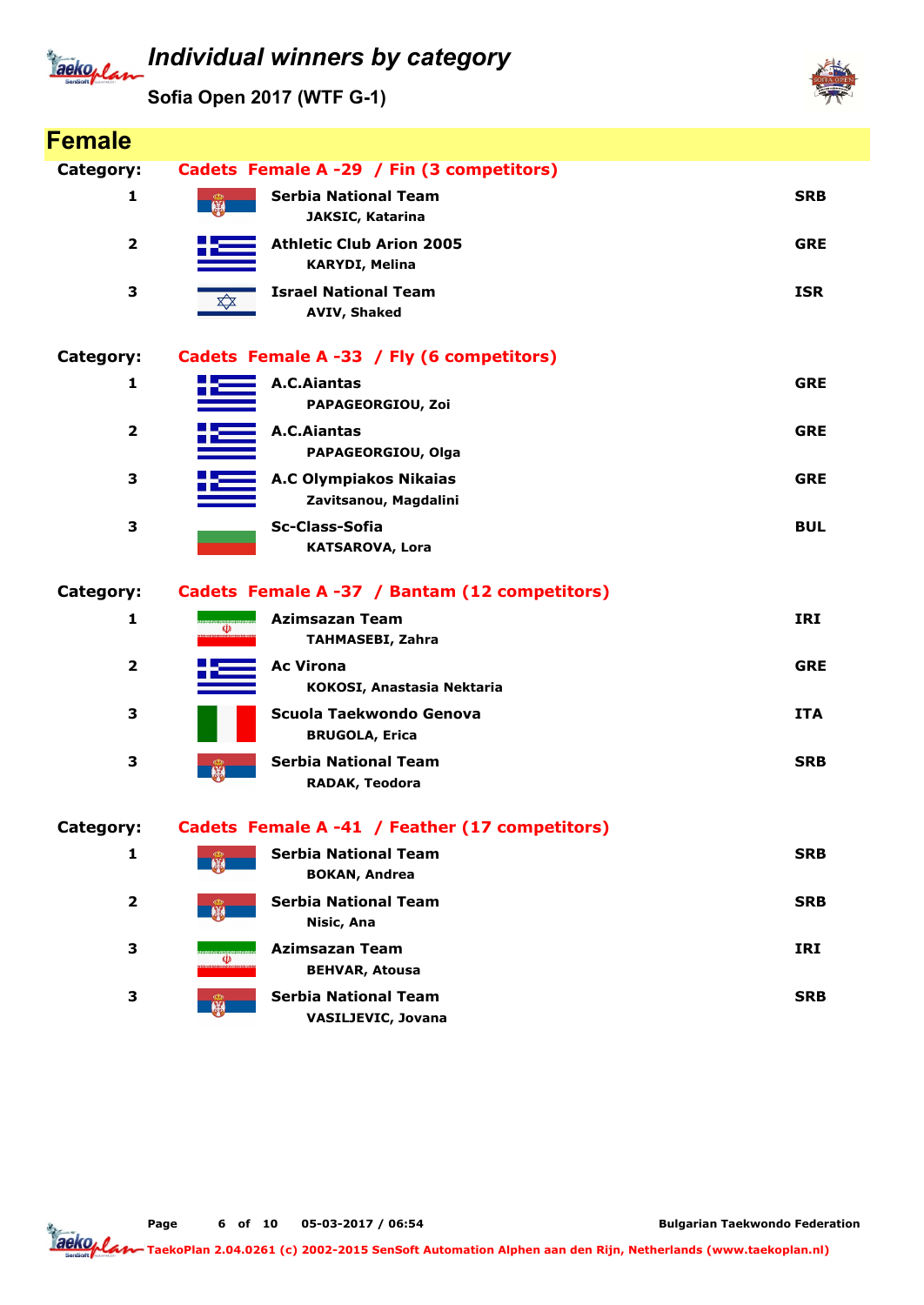### Individual winners by category Tackoplan

Sofia Open 2017 (WTF G-1)



| <b>Female</b>           |                                                                  |            |
|-------------------------|------------------------------------------------------------------|------------|
| Category:               | Cadets Female A -44 / Light (14 competitors)                     |            |
| 1                       | <b>Serbia National Team</b><br><b>MITIC, Aleksandra</b>          | <b>SRB</b> |
| $\mathbf{2}$            | A.C.Aiantas<br>RIGA, Vasiliki                                    | <b>GRE</b> |
| 3                       | A.C. Attiki Dynami<br>MYTILINIOU, Magdalini Maria                | <b>GRE</b> |
| 3                       | <b>Sung-Rhee Atlantic</b><br>Hristova, Hristiana                 | <b>BUL</b> |
| Category:               | Cadets Female A -47 / Welter (12 competitors)                    |            |
| 1                       | Ac Niki Paianias Glykon Neron<br>MAKRYGIANNI, Athina             | <b>GRE</b> |
| $\overline{2}$          | <b>Taekwondo Kalamatas</b><br>SDOUGA, Alexandra                  | <b>GRE</b> |
| 3                       | Ac Nikaias Alaiskas Team<br><b>SOUMPASI, Elissavet</b>           | <b>GRE</b> |
| 3                       | Scuola Taekwondo Genova<br><b>TRAVERSO, Eleonora</b>             | <b>ITA</b> |
| Category:               | Cadets Female A -51 / Light Middle (18 competitors)              |            |
| 1                       | A.C. Attiki Dynami<br>KOLOKOTSIOU, Angeliki                      | <b>GRE</b> |
| $\overline{\mathbf{2}}$ | A.S. Poseidonas<br><b>IOANNOU, Antonia</b>                       | <b>GRE</b> |
| 3                       | <b>Atlantas Peristeriou</b><br><b>KANARIOU, Elisavet Maria</b>   | <b>GRE</b> |
|                         |                                                                  |            |
| 3                       | As Thiseas Aitolokarnanias<br>Kaltsi, Effrosyni                  | <b>GRE</b> |
| Category:               | Cadets Female A -55 / Middle (8 competitors)                     |            |
| 1                       | As Thiseas Aitolokarnanias<br><b>BITSIKOKOU, Dimitra Sotiria</b> | <b>GRE</b> |
| $\overline{2}$          | <b>A.C Kallitheas Theagenis</b><br><b>TZIOUMA, Anna Maria</b>    | <b>GRE</b> |
| 3                       | <b>SC Gladiator</b><br><b>UVAKOVA, Svetlozara</b>                | <b>BUL</b> |

Page 7 of 10 05-03-2017 / 06:54

Bulgarian Taekwondo Federation

Tackoplar TaekoPlan 2.04.0261 (c) 2002-2015 SenSoft Automation Alphen aan den Rijn, Netherlands (www.taekoplan.nl)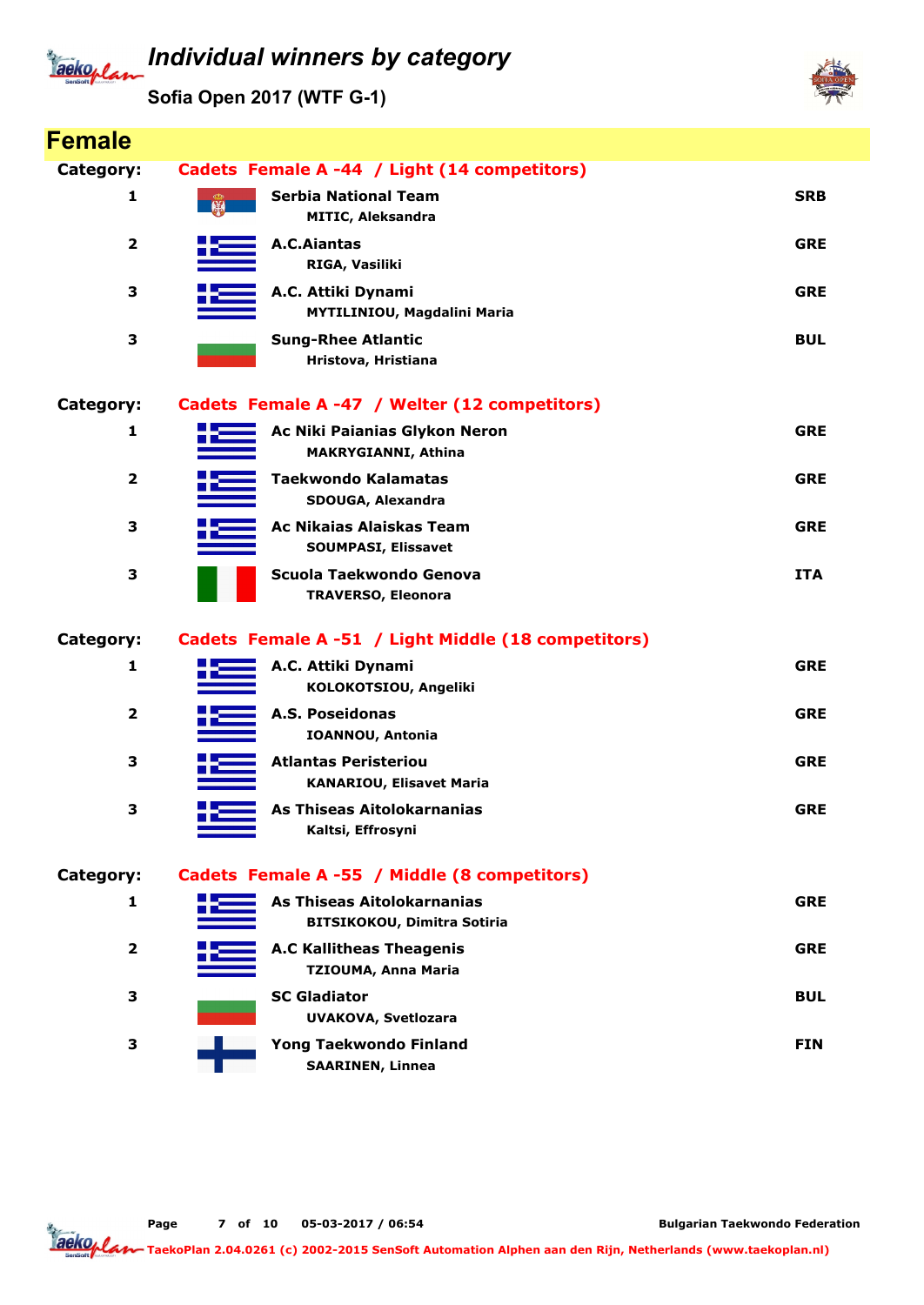#### Individual winners by category aeko./

Sofia Open 2017 (WTF G-1)



Bulgarian Taekwondo Federation

TaekoPlan 2.04.0261 (c) 2002-2015 SenSoft Automation Alphen aan den Rijn, Netherlands (www.taekoplan.nl)

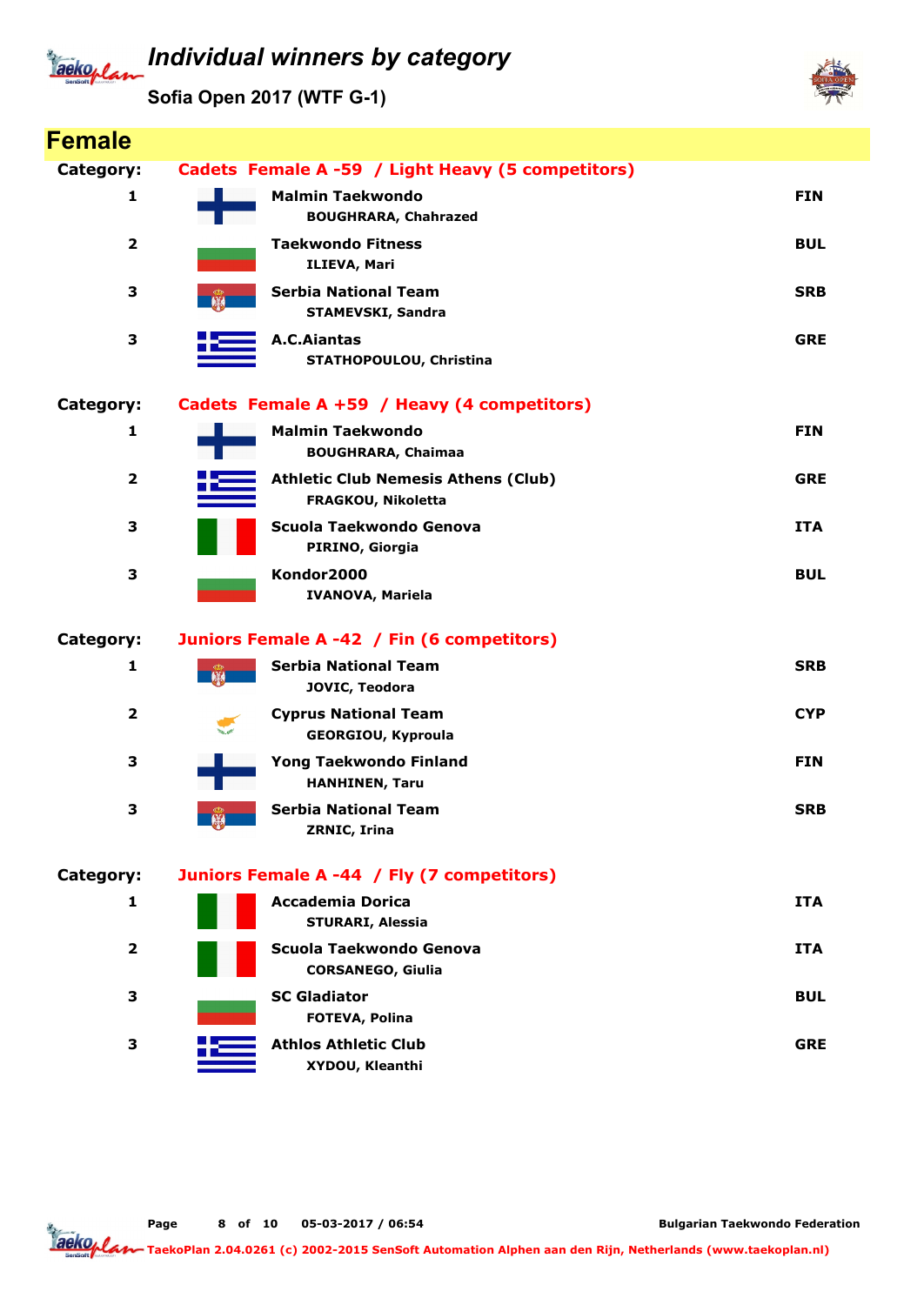#### Individual winners by category Tackoplan

Sofia Open 2017 (WTF G-1)



| <b>Female</b>           |                                                             |            |
|-------------------------|-------------------------------------------------------------|------------|
| Category:               | Juniors Female A -46 / Bantam (16 competitors)              |            |
| 1                       | <b>A.C Peristeriou</b><br><b>KONTOU, Marina</b>             | <b>GRE</b> |
| $\overline{\mathbf{2}}$ | Taekwondo Nurmijarvi<br><b>TOIVONEN, Elisa</b>              | <b>FIN</b> |
| 3                       | As Thiseas Aitolokarnanias<br>Mesyndianou, Romalea          | <b>GRE</b> |
| 3                       | <b>Azimsazan Team</b><br>(Ü)<br><b>MIZBAN, Sara</b>         | <b>IRI</b> |
| Category:               | Juniors Female A -49 / Feather (25 competitors)             |            |
| 1                       | <b>Serbia National Team</b><br><b>MUSICKI, Jovana</b>       | <b>SRB</b> |
| $\overline{\mathbf{2}}$ | <b>TKD Center Iserlohn</b><br><b>GOEBEL, Laura</b>          | <b>GER</b> |
| 3                       | <b>Sports Club Force</b><br><b>TASEVA, Emilia</b>           | <b>BUL</b> |
| 3                       | <b>Israel National Team</b><br>╳<br><b>SEMBERG, Abishag</b> | <b>ISR</b> |
| Category:               | Juniors Female A -52 / Light (17 competitors)               |            |
| 1                       | <b>Azimsazan Team</b><br>(U)<br><b>KARGAR, Sahar</b>        | <b>IRI</b> |
| $\overline{\mathbf{2}}$ | <b>Serbia National Team</b><br><b>KUJUNDZIC, Andjela</b>    | <b>SRB</b> |
| 3                       | <b>Akademie Pugnator</b><br>Stoyanov, Elif                  | <b>AUT</b> |
| 3                       | <b>Ac Virona</b><br><b>TELIOPOULOU, Eleni</b>               | <b>GRE</b> |
| Category:               | Juniors Female A -55 / Welter (16 competitors)              |            |
| 1                       | Soat<br><b>TZELI, Fani</b>                                  | <b>GRE</b> |
| $\overline{2}$          | <b>Cyprus National Team</b><br>FOTIADOU, Rafaella           | <b>CYP</b> |
| 3                       | <b>Serbia National Team</b><br><b>NEDELKOVSKI, Milica</b>   | <b>SRB</b> |
| 3                       | <b>Serbia National Team</b><br>STEVIC, Serdja               | <b>SRB</b> |

Page 9 of 10 05-03-2017 / 06:54

Bulgarian Taekwondo Federation

Jackoplan TaekoPlan 2.04.0261 (c) 2002-2015 SenSoft Automation Alphen aan den Rijn, Netherlands (www.taekoplan.nl)